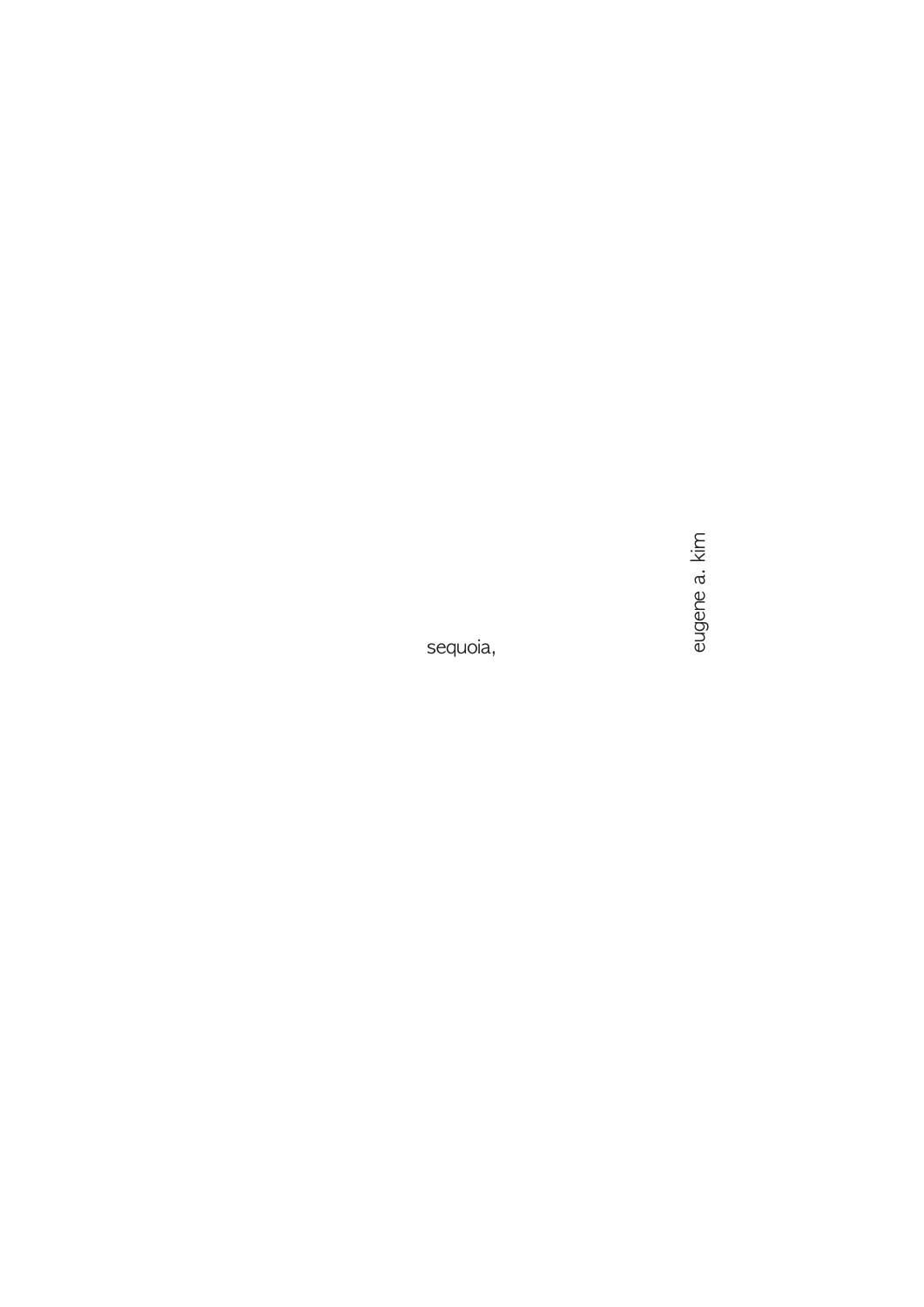## sequoia

There exist a total of 25 sound events, grouped into 5 phrases of 5 events each.

The order of events for each phrase is shown in the diagram below.

Within a **phrase**, keep all sound events continuous; simply follow after one another.

Within an event, try not to focus on simultaneity of attack as a group. Simply enter at will when the previous event ends completely. Heterophony is key.

Special note for the tuba player: at the end of each phrase, pause for some time before moving on to the next phrase.

The second movement is much freerer in structure and time. Individual instructions are provided.

,

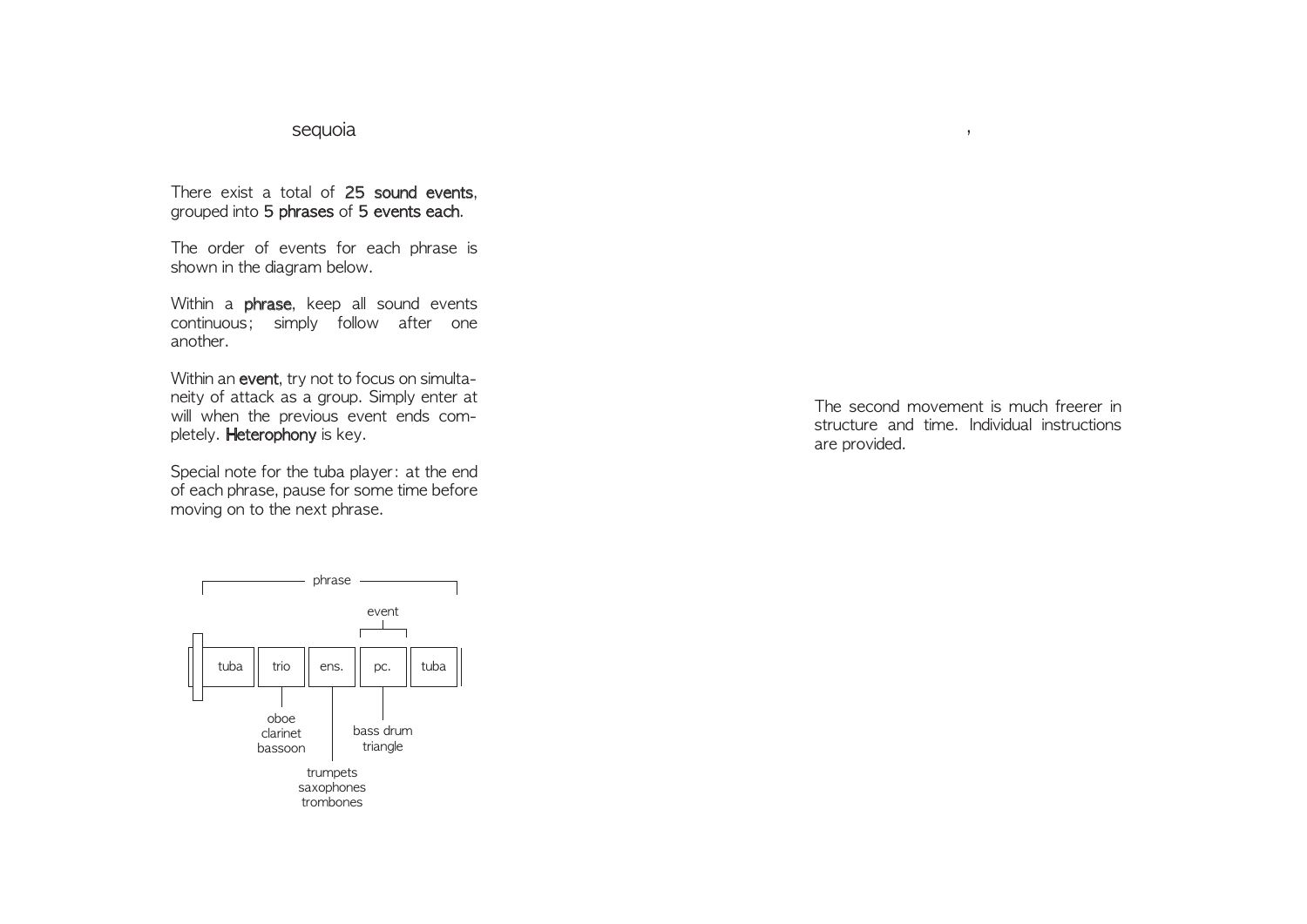sequoia

first movement overview

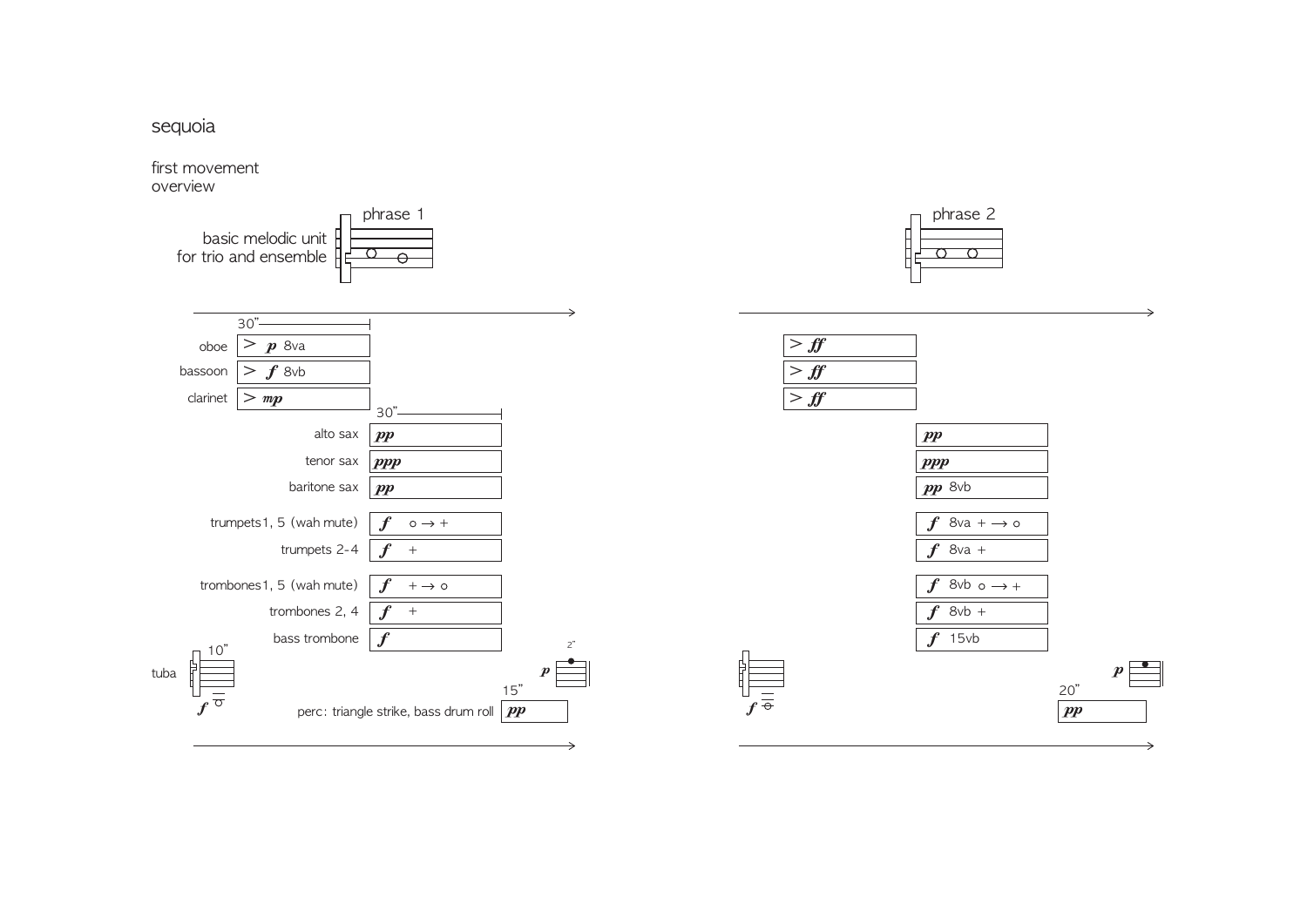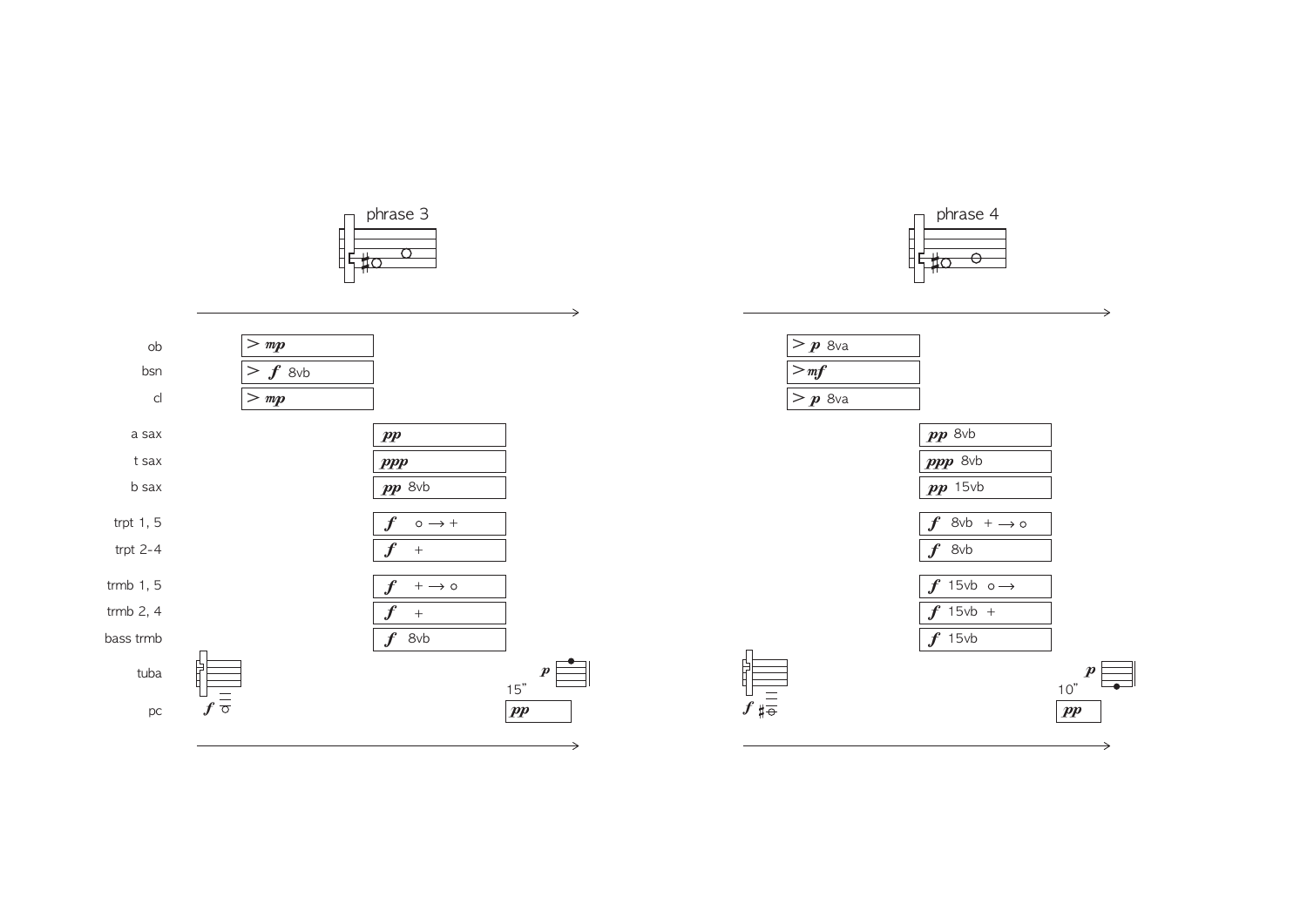